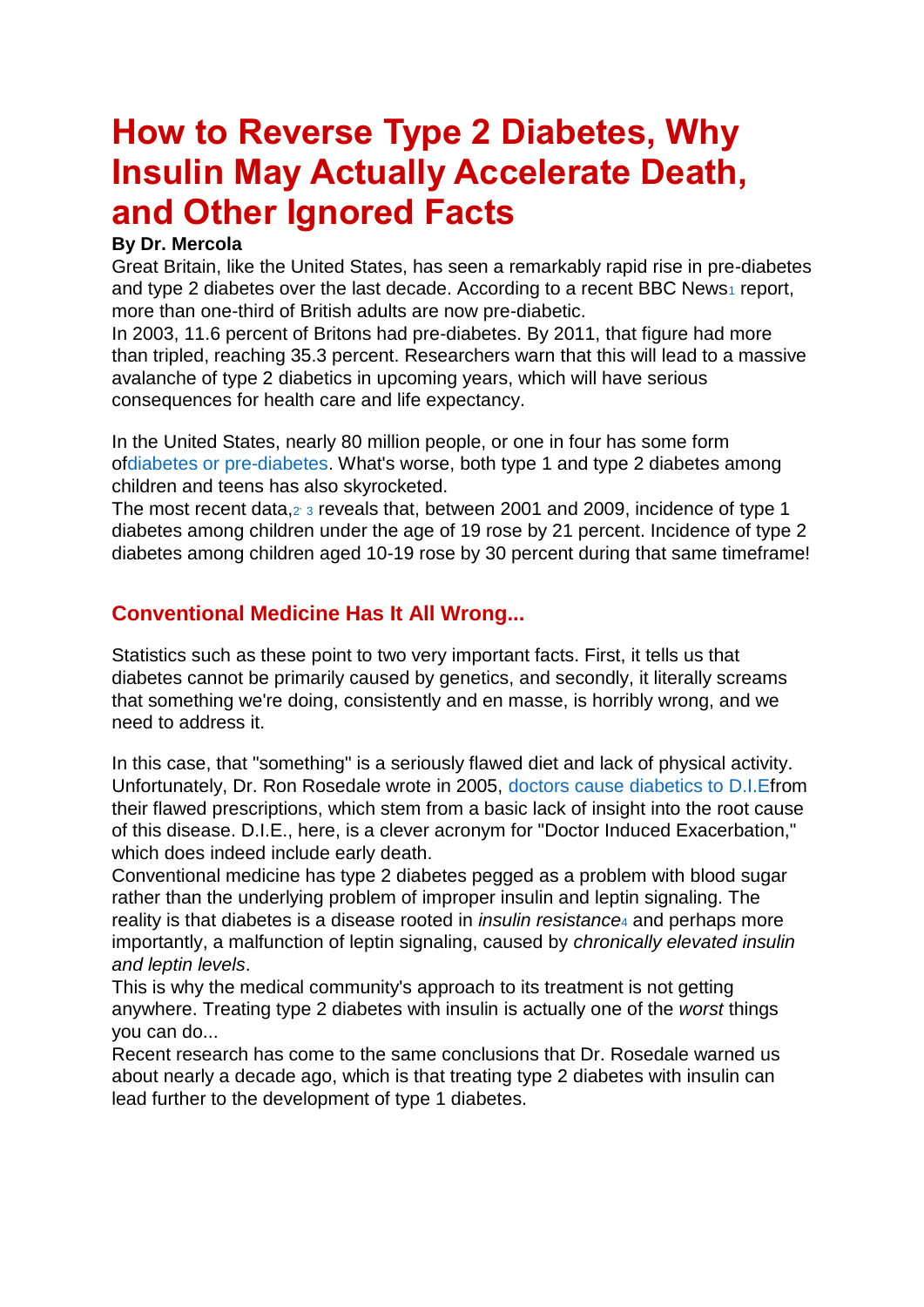And, not only are conventionally-trained doctors wrong about the cause of the disease, but they continue to pass along seriously flawed nutritional information as well, which allows the disease to increase to epidemic proportions.

# **Definitions of Terms**

Before we get into the nitty-gritty of causes and treatments for diabetes, let's clarify the difference between type 1 and type 2, and the emergence of what some are now referring to as "type 3" diabetes. The terms "pre-diabetes" and "metabolic syndrome" also need to be explained.

- **Pre-diabetes, also known as impaired glucose tolerance,** is a term used to describe an earlier state of *progressing insulin resistance*. It is conventionally diagnosed by having a fasting blood sugar between 100 and 125 mg/dl. Pre-diabetes is very easy to turn around. Simply swapping processed foods for whole organic foods lower in sugar and sugar-forming carbohydrates combined with a few minutes of daily exercise will quickly put you on the road to reversing this condition.
- **Metabolic syndrome.** As your insulin resistance progresses, your liver makes too much sugar and fat, and your skeletal muscles are less able to burn them and make glycogen, which is how glucose is stored in your muscles and liver. In turn, there is an increase in sugar and fats in your bloodstream which leads to high triglyceride levels and increased body fat--especially abdominal fat, and higher blood pressure.

Having 3 or more of a *group of symptoms* caused by insulin (and now we also know leptin) resistance -- high triglycerides, low HDL, higher blood glucose and blood pressure, and increased belly fat—is referred to as metabolic syndrome (in the past it was called Syndrome X).

 **Type 1: insulin-dependent diabetes**. Traditionally, type 1 diabetes develops before the age of 20. It used to be relatively uncommon, but as noted above, its incidence is rapidly rising.

Type 1 diabetes is classically an autoimmune disease in which your immune system destroys the insulin-producing cells of your pancreas, resulting in an inability to produce any significant insulin which that, if left untreated, will cause death in days to weeks from a hyperglycemic coma.

This deficiency of insulin is why type 1 is called "insulin-dependent" diabetes. There is currently no known way to completely reverse this.

However recent research suggests glimmers of hope. For example, Columbia University scientists claim that by turning off a particular gene, human gut cells can be converted into cells that produce insulin in response to dietary sugar.<sub>[5](http://articles.mercola.com/sites/articles/archive/2014/07/14/type-2-diabetes-insulin-leptin.aspx?e_cid=20140714Z1_DNL_art_1&utm_source=dnl&utm_medium=email&utm_content=art1&utm_campaign=20140714Z1&et_cid=DM52761&et_rid=584804489#_edn5)' [6](http://articles.mercola.com/sites/articles/archive/2014/07/14/type-2-diabetes-insulin-leptin.aspx?e_cid=20140714Z1_DNL_art_1&utm_source=dnl&utm_medium=email&utm_content=art1&utm_campaign=20140714Z1&et_cid=DM52761&et_rid=584804489#_edn6)</sub>

 **Type 2: non-insulin-dependent diabetes**. In type 2 diabetes, the pancreas is producing some insulin, in fact usually too much, but is unable to recognize the insulin and use it properly. This is an advanced stage of *insulin resistance*, which is typically caused by a diet that is too high in sugars and sugar forming foods.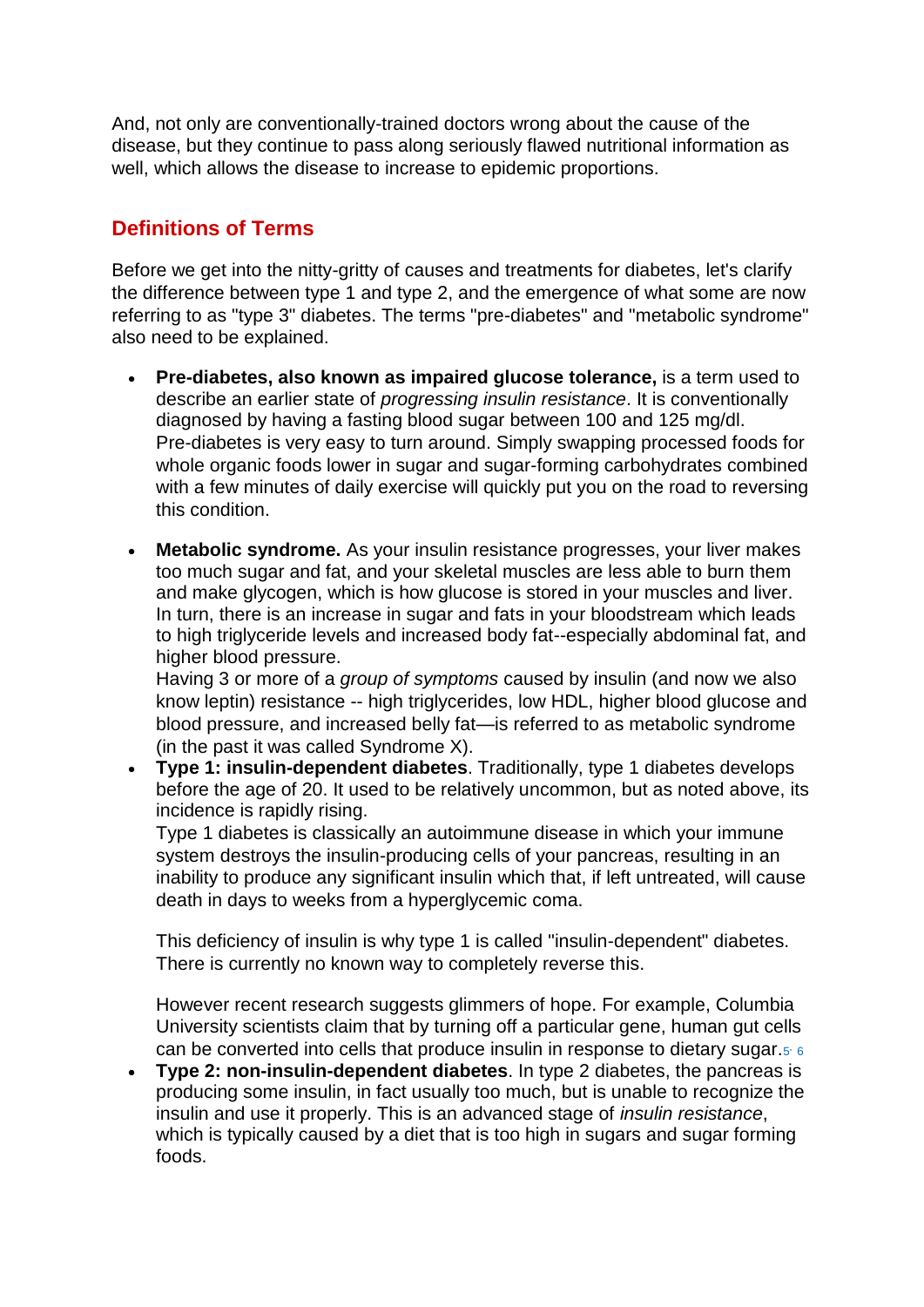When you have inadequate insulin signaling, sugar cannot get into your cells and instead builds up in your blood. While anyone can get type 2 diabetes, you are typically considered at highest risk if you are overweight, sedentary, if you are a woman who had gestational diabetes, have family members with type 2 diabetes, or have metabolic syndrome. However, all of these really have the same underlying root of insulin and leptin resistance.

Type 2 diabetes represents the vast majority of all diabetics, and contrary to conventional medical and media teaching, it's nearly 100 percent curable[7](http://articles.mercola.com/sites/articles/archive/2014/07/14/type-2-diabetes-insulin-leptin.aspx?e_cid=20140714Z1_DNL_art_1&utm_source=dnl&utm_medium=email&utm_content=art1&utm_campaign=20140714Z1&et_cid=DM52761&et_rid=584804489#_edn7)through lifestyle changes alone (if these are instituted before conventional medical therapy/drugs kills the cells in the pancreas that makes insulin, causing type 1 diabetes too; see below).

# **Study Confirms: 'Insulin Therapy May Do More Harm Than Good'**

A study published in the June 30, 2014 issue of *JAMA Internal Medicine*<sup>[8](http://articles.mercola.com/sites/articles/archive/2014/07/14/type-2-diabetes-insulin-leptin.aspx?e_cid=20140714Z1_DNL_art_1&utm_source=dnl&utm_medium=email&utm_content=art1&utm_campaign=20140714Z1&et_cid=DM52761&et_rid=584804489#_edn8)</sup> concluded what Dr. Rosedale has been saying for two decades, that insulin therapy in type 2 diabetic patients may indeed do more harm than good. As reported by Medical News Today[:](http://articles.mercola.com/sites/articles/archive/2014/07/14/type-2-diabetes-insulin-leptin.aspx?e_cid=20140714Z1_DNL_art_1&utm_source=dnl&utm_medium=email&utm_content=art1&utm_campaign=20140714Z1&et_cid=DM52761&et_rid=584804489#_edn9)<sup>9</sup>

*"In the US, type 2 diabetes is diagnosed when hemoglobin A1c levels reach 6.5 percent or higher. The higher A1c levels are, the greater the risk of other health problems. Sometimes the condition can be managed through changes in diet, but other patients with type 2 diabetes may need medication - such as insulin or metformin - to help lower their blood sugar levels, and ultimately, reduce the risk of diabetes complications.*

*But the researchers of this latest study... claim that the benefits of such treatment particularly for people over the age of 50 - may not always outweigh the negatives. 'In many cases, insulin treatment may not do anything to add to the person's quality life expectancy,' says study co-author John S. Yudkin... 'If people feel that insulin therapy reduces their quality of life by anything more than around 3-4 percent, this will outweigh any potential benefits gained by treatment in almost anyone with type 2 diabetes over around 50 years old.'*

*For example, they estimate that a person with type 2 diabetes who begins insulin therapy at age 45 and lowers their hemoglobin A1c levels by 1 percent may experience an extra 10 months of healthy life. But for a patient who starts treatment for type 2 diabetes at age 75, they estimate the therapy may only gain them an additional 3 weeks of healthy life. The researchers say this prompts the question - is 10-15 years of pills or injections with possible side effects worth it?"*

#### **New Kid on the Block: Type 3 Diabetes, or 'Brain Diabetes,' May Be Responsible for Alzheimer's Disease and Glaucoma**

A growing body of research suggests there's a powerful connection between your diet and your risk of both Alzheimer's disease and glaucoma,[10](http://articles.mercola.com/sites/articles/archive/2014/07/14/type-2-diabetes-insulin-leptin.aspx?e_cid=20140714Z1_DNL_art_1&utm_source=dnl&utm_medium=email&utm_content=art1&utm_campaign=20140714Z1&et_cid=DM52761&et_rid=584804489#_edn10) via similar pathways that cause type 2 diabetes. Alzheimer's disease was tentatively dubbed ["type 3](http://articles.mercola.com/sites/articles/archive/2012/09/24/poor-diet-causes-alzheimers-disease.aspx)  [diabetes"](http://articles.mercola.com/sites/articles/archive/2012/09/24/poor-diet-causes-alzheimers-disease.aspx) in early 2005 when researchers learned that the pancreas is not the only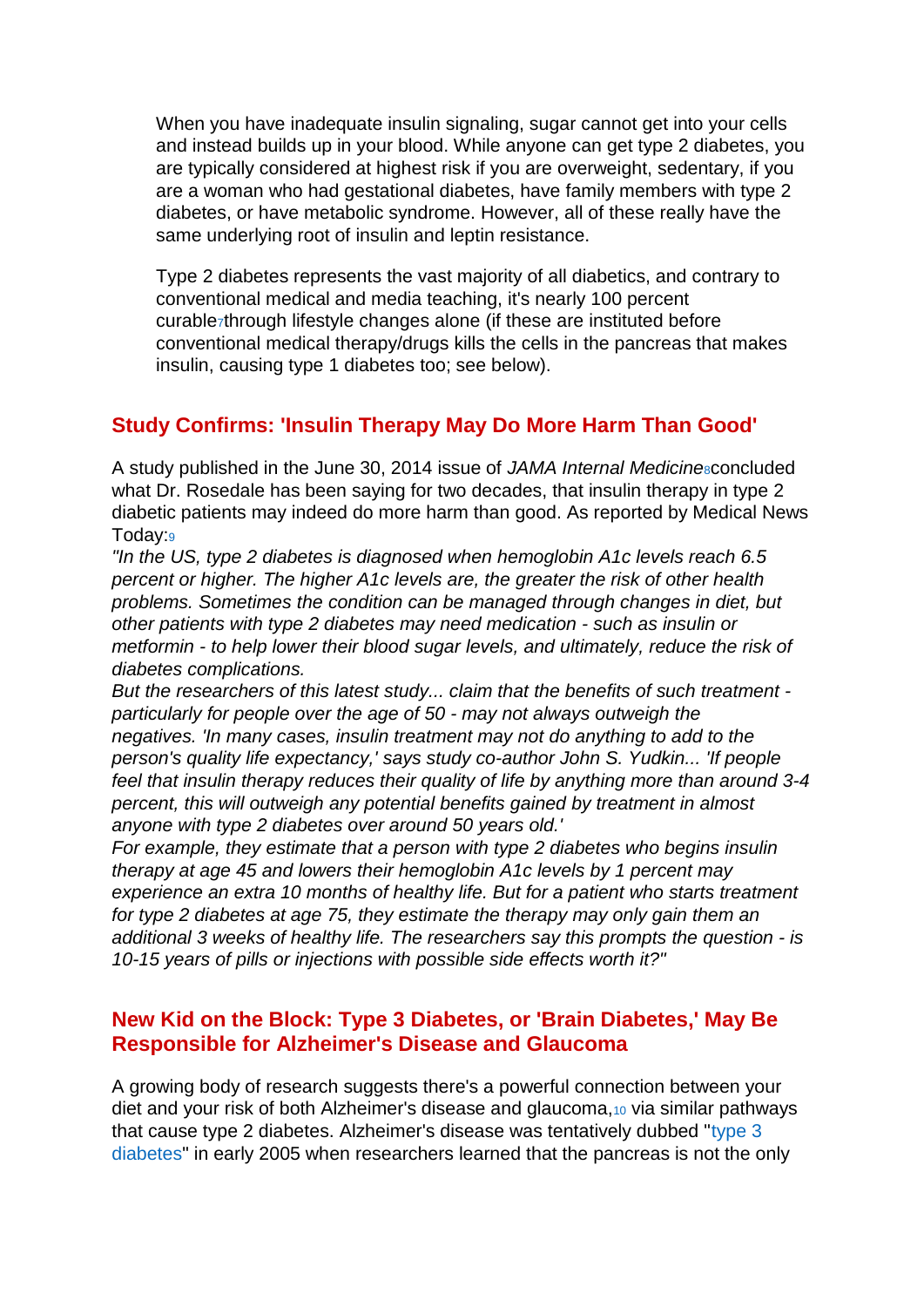organ that produces insulin. Your brain also produces insulin, and this brain insulin is necessary for the survival of your brain cells.

A drop in insulin production in your brain may contribute to the degeneration of your brain cells, and studies have found that people with lower levels of insulin and insulin receptors in their brain often have Alzheimer's disease. Researchers have now discovered that insulin does far more than simply regulating blood sugar. Your brain does not require glucose, and actually functions better burning alternative fuels, especially ketones. In fact, Dr. Rosedale believes that it is the constant burning by the brain of glucose that is primarily to blame for Alzheimer's and other brain disorders

Insulin is actually a "master multitasker" that helps with neuron glucose-uptake, and the regulation of neurotransmitters, like acetylcholine, which are crucial for memory and learning. This is why reducing the level of insulin in your brain impairs your cognition. Other research<sub>[11](http://articles.mercola.com/sites/articles/archive/2014/07/14/type-2-diabetes-insulin-leptin.aspx?e_cid=20140714Z1_DNL_art_1&utm_source=dnl&utm_medium=email&utm_content=art1&utm_campaign=20140714Z1&et_cid=DM52761&et_rid=584804489#_edn11)</sub> shows that type 2 diabetics lose more brain volume with age than expected—particularly gray matter. This kind of brain atrophy is yet another contributing factor for dementia. "Brain diabetes" may also be responsible for glaucoma, according to recent research. As reported by Medical News Today:[12](http://articles.mercola.com/sites/articles/archive/2014/07/14/type-2-diabetes-insulin-leptin.aspx?e_cid=20140714Z1_DNL_art_1&utm_source=dnl&utm_medium=email&utm_content=art1&utm_campaign=20140714Z1&et_cid=DM52761&et_rid=584804489#_edn12) *"Researchers [in India]... have proposed a new mechanism of glaucoma which suggests that diabetes can occur in the brain and may be the cause of many neurodegenerative disorders including glaucoma... an irreversibly blinding disorder with almost 65 million sufferers worldwide. There is no cure...*

*The recent paper titled 'Glaucoma: Diabetes of the brain - a radical hypothesis about its nature and pathogenesis', published in* Medical Hypotheses*... explore glaucoma and related neurodegenerative diseases from many perspectives and come up with a multifaceted and internally coherent concept of glaucoma being 'the diabetes of the brain.'"*

It's becoming increasingly clear that the same pathological process that leads to insulin resistance and type 2 diabetes may also hold true for your brain. As you overindulge on sugar and grains, your brain becomes overwhelmed by the consistently high levels of glucose and insulin that blunts its insulin signaling, leading to impairments in your thinking and memory abilities, eventually causing permanent brain damage.

Additionally, when your liver is busy processing fructose (which your liver turns into fat), it severely hampers its ability to mak[echolesterol,](http://articles.mercola.com/sites/articles/archive/2011/10/15/dr-stephanie-seneff-on-cholesterol.aspx) an essential building block of your brain that is crucial for optimal brain function. Indeed, mounting evidence supports the notion that significantly reducing fructose consumption is a very important step you can take to [prevent Alzheimer's disease.](http://articles.mercola.com/sites/articles/archive/2013/09/29/dr-perlmutter-gluten.aspx)

# **Root Causes of Type 1 Diabetes**

Contrary to type 2 diabetes, type 1 is not may not be rooted in insulin and leptin dysfunction caused by excessive sugar (and carbohydrate) consumption. However, over the past several years, research has given us important clues about its predisposing conditions. Two important ones that you have more or less complete control over are: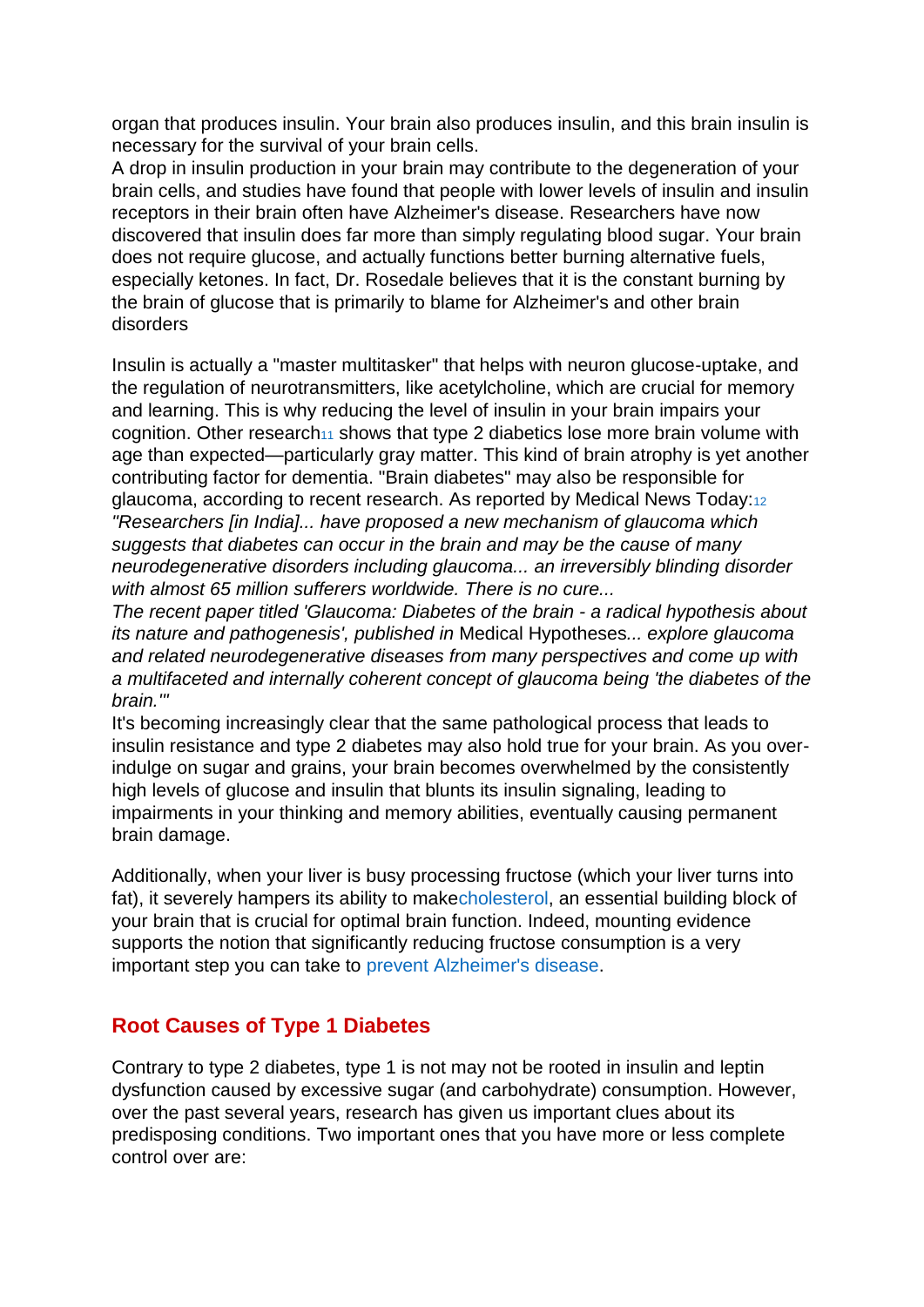- **Vitamin D deficiency**. Research suggests that sun avoidance may play a major role in the development of insulin dependent diabetes. The further you move away from the equator the greater your risk of being born with, or developing type 1 diabetes. A major key to *preventing* type 1 diabetes in children is to ensure that pregnant mothers have optimal vitamin D stores. There is also strong evidence that this can decrease your child's risk of autism. Once your child is born, ensuring he or she gets optimal sun exposure (and/or wise use of oral vitamin D supplementation) could virtually eliminate the risk for type 1 diabetes.
- **Abnormal gut flora**. An excessive focus on a germ-free environment is another potential contributing factor that impairs immune function. In 2008, animal research<sub>[13](http://articles.mercola.com/sites/articles/archive/2014/07/14/type-2-diabetes-insulin-leptin.aspx?e_cid=20140714Z1_DNL_art_1&utm_source=dnl&utm_medium=email&utm_content=art1&utm_campaign=20140714Z1&et_cid=DM52761&et_rid=584804489#_edn13)</sub> suggested that beneficial bacteria could protect against the development of type 1 diabetes. There is a good deal of evidence that a contributor to the rising rates of type 1 diabetes is raising our children in too sterile an environment. Many parents religiously use antibacterial soaps and keep their children away from the natural dirt, germs, viruses and other grime of childhood.[14](http://articles.mercola.com/sites/articles/archive/2014/07/14/type-2-diabetes-insulin-leptin.aspx?e_cid=20140714Z1_DNL_art_1&utm_source=dnl&utm_medium=email&utm_content=art1&utm_campaign=20140714Z1&et_cid=DM52761&et_rid=584804489#_edn14)

Antibiotics, which kill all of the good and bad bacteria in the gut, are also overused in childhood. The lesson here is, it's okay to let your child get dirty. Use plain soap and water for washing. Avoid antibiotics unless absolutely necessary, and feed them naturally fermented foods such as yogurt, pickles and sauerkraut [15](http://articles.mercola.com/sites/articles/archive/2014/07/14/type-2-diabetes-insulin-leptin.aspx?e_cid=20140714Z1_DNL_art_1&utm_source=dnl&utm_medium=email&utm_content=art1&utm_campaign=20140714Z1&et_cid=DM52761&et_rid=584804489#_edn15)

#### **Root Causes of Insulin Resistance, Pre-Diabetes, Metabolic Syndrome, and Type 2 Diabetes**

Type 2 diabetes involves loss of insulin and leptin sensitivity. This makes it easily preventable and nearly 100 percent reversible without drugs. One of the driving forces behind type 2 diabetes is excessive dietary [fructose,](http://articles.mercola.com/sites/articles/archive/2009/03/24/why-highfructose-corn-syrup-causes-insulin-resistance.aspx) which has adverse effects on all of metabolic hormones—including two key players: insulin and leptin. There is no question in my mind that regularly consuming more than 25 grams of fructose per day will dramatically increase your risk of insulin/leptin resistance, metabolic syndrome, and chronic diseases, including obesity, type 2 diabetes, cancer, heart disease, arthritis, and Alzheimer's. It's important to realize that even though fructose is relatively "low glycemic" on the front end, it actually reduces the receptor's affinity for insulin, leading to chronic insulin resistance and elevated blood sugar on the back end. So, while you may not notice a steep increase in blood sugar immediately following fructose consumption, it is likely changing your entire endocrine system's ability to function properly behind the scenes...

Another major cause of type 2 diabetes is the consumption of the vast amount of glucose derived from the high carbohydrate diet that has been recommended for the last half century by conventional medical and media recommendations. All carbohydrates that are not fiber will be quickly metabolized into sugar, and it makes little sense to eat large amounts of sugar to keep your blood sugar lower.

The misconception of the cause of diabetes may be the biggest problem. Conventional medicine describes diabetes as a disease characterized by elevated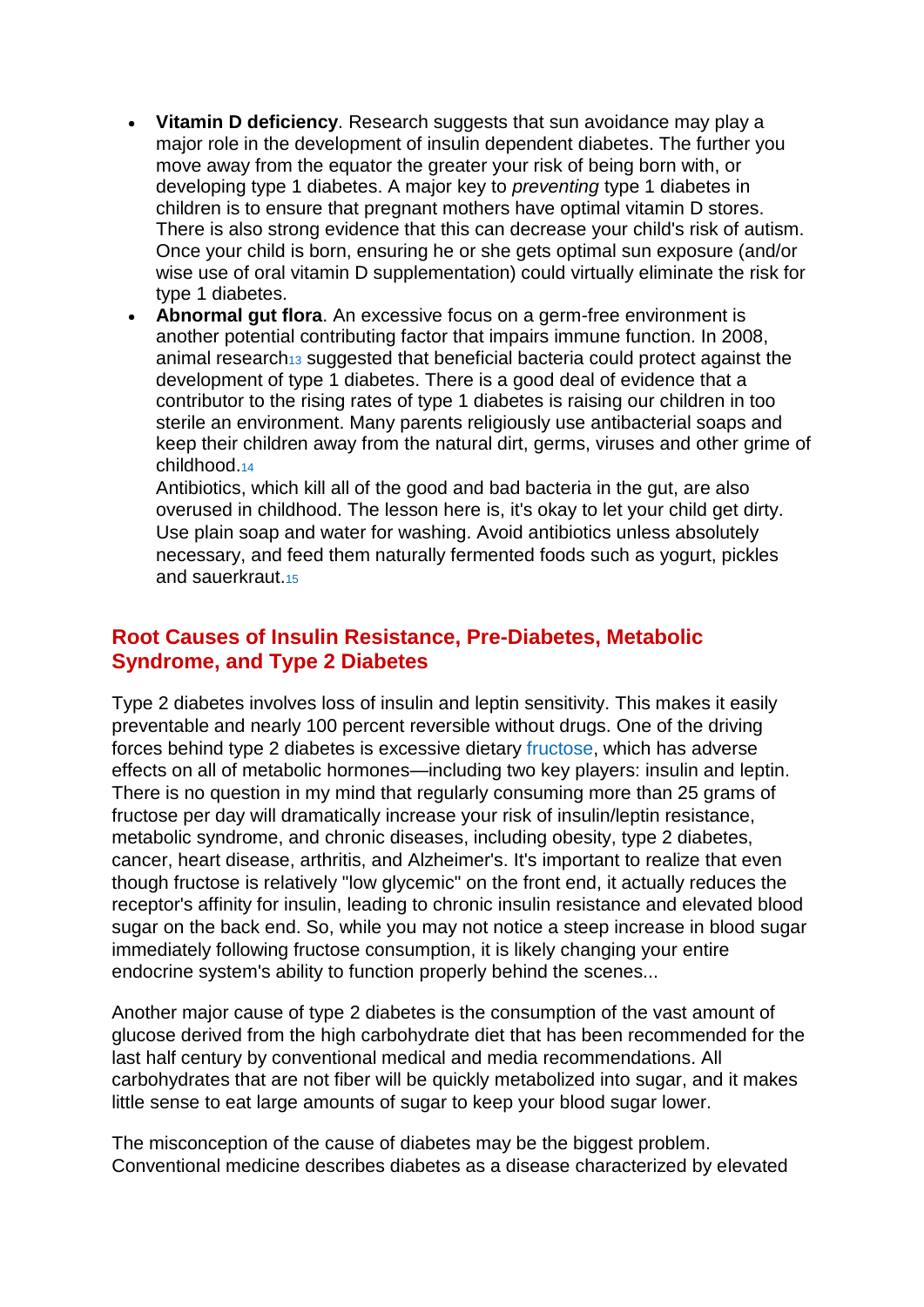blood sugar. This "dysregulation of blood sugar control" is typically explained as "an inability of your body to produce enough insulin." To control diabetes with that view, it would be rational to prescribe insulin or drugs that raise insulin to counteract the elevated blood sugar. The reality however is that type 2 diabetes is NOT the result of insufficient insulin production. It's actually the result of *too much* insulin being produced on a *chronic* basis primarily from eating the high carbohydrate, low fat diet recommended by the ADA and AHA to prevent and treat this.

This overwhelms and "deafens" your insulin receptors, hence the term "insulin resistance." It's the chronically elevated insulin levels that make your body "resistant" to understanding the signals sent by the insulin. This also occurs with leptin. It's really important to realize that T2 diabetes is not caused by elevated blood sugar or "insulin deficiency" per se. The root cause is insulin and leptin resistance which is why prescribing insulin is one of the WORST things you can do for type 2 diabetes, as it will actually worsen your insulin and leptin resistance over time. You do not need more insulin. You need to restore the sensitivity of your insulin and leptin receptors by keeping their levels low!

If you're still having trouble understanding why taking insulin is a terrible choice in type 2 diabetes consider this; when your blood sugar becomes elevated, insulin is released to direct the extra energy (sugar) into storage. A small amount is stored as a starch called glycogen, but the majority is stored as fat. Therefore, insulin's primary role is not to lower your blood sugar, but rather to store this extra energy as fat for future needs when food may not be available. The fact that insulin lowers your blood sugar is merely a "side effect" of this energy storage process. Taking more insulin just makes you fatter!

Your body's cells become desensitized to insulin, leptin, and other hormones, by being *overexposed* to these hormones—be it by eating food that causes excessive secretion, or by injection. Diabetes treatments that concentrate merely on lowering blood sugar by adding insulin therefore tend to *worsen* rather than remedy the actual problem of metabolic miscommunication.

As Dr. Rosedale has previously stated: *"Type 2 diabetes is brought on by constantly having too much insulin and leptin circulating secondary to the same diet that has been recommended to treat diabetes and heart disease, a high carbohydrate, low-fat diet. Then giving these diabetics more insulin is adding gasoline to the fire. Doctors couldn't be doing more harm if they tried."*

#### **Leptin—An Oft-Ignored KEY Player in Type 2 Diabetes Development**

While much conventional advice centers around insulin, *leptin* is another hormone that plays an integral role in the development of type 2 diabetes. Leptin is produced in your fat and other cells, and one of its primary roles is regulating your appetite and body weight. Leptin tells your brain when to eat, how much to eat, and most importantly, when to stop eating. Leptin also instructs your brain as to what to do with the available energy.

Now remember, when your blood sugar becomes elevated, *insulin* is released to direct the extra energy into storage—the majority of which is stored as *fat*, and *leptin* is produced in these fat cells. The more fat you have, the more leptin is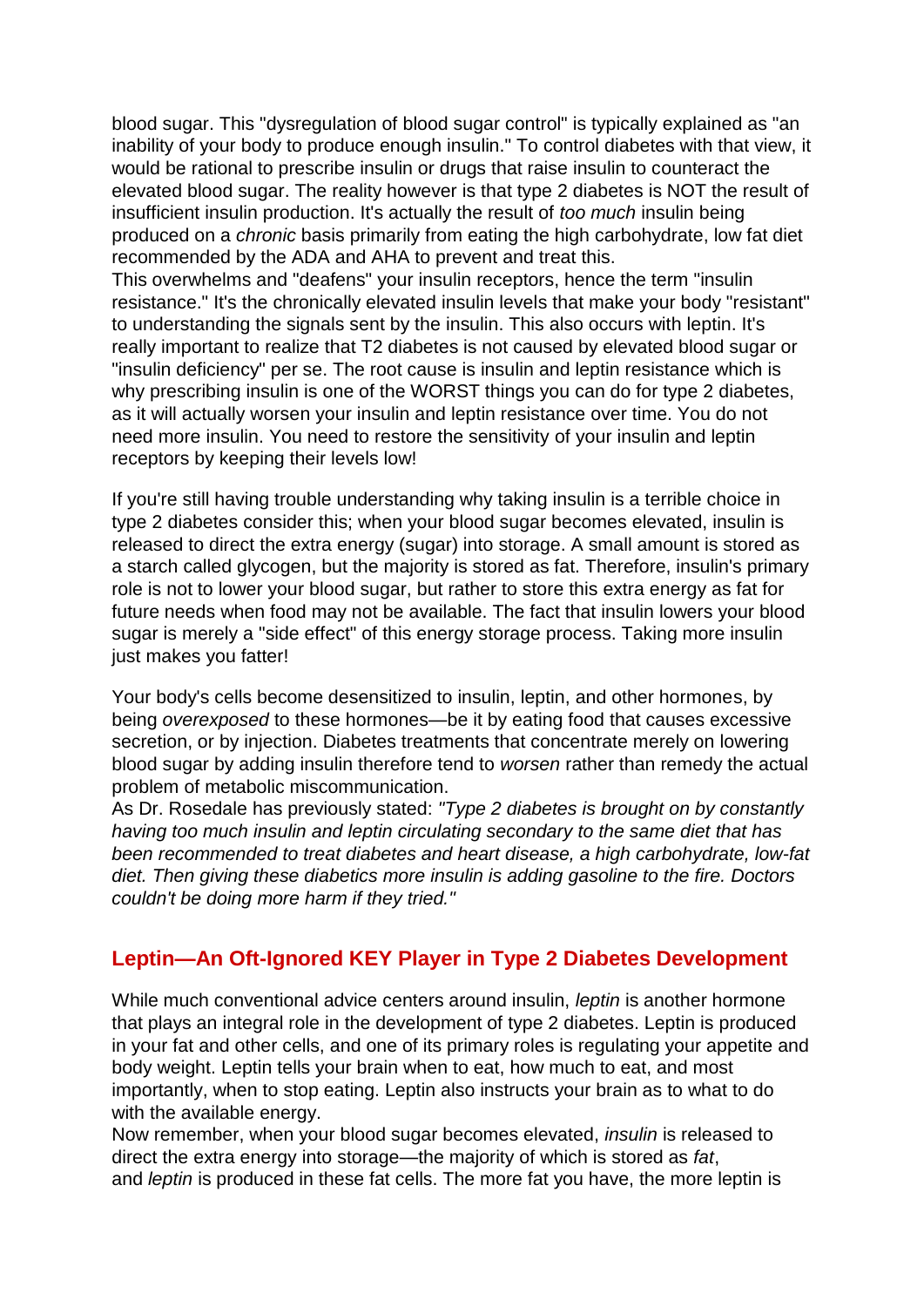produced. Furthermore, as the sugar gets metabolized in your fat cells, the fat releases further surges in leptin. This is why I typically talk about insulin *and* leptin resistance, as they work in tandem. Moreover, *leptin is largely responsible for the accuracy of insulin signaling and whether or not you become insulin-resistant*. If you're insulin resistant, you're more than likely leptin resistant as well, especially if you're overweight or obese. Why?

Because when you develop leptin resistance, your brain can no longer hear leptin's signals, resulting in chronic hunger, overeating, inability to properly burn fat and, typically, obesity. Insulin resistance, and ultimately type 2 diabetes, follow suit. Just as with insulin, the only known way to reestablish proper leptin signaling is through proper diet. High consumption of carbohydrates, especially fructose, are again the prime culprit and the root cause of leptin resistance. Lack of exercise and abnormal gut flora also contribute and/or exacerbate insulin and leptin resistance. Leptin's importance in blood glucose control and diabetes is powerfully illustrated by recent studies that show its ability, even in low doses, to lower blood glucose in both type 1 and 2 diabetics, and this is an exciting new potential treatment.

# **Magnesium Deficiency—Another Factor That Raises Your Risk for Insulin Resistance and Type 2 Diabetes**

Magnesium deficiency is also worth mentioning while still on the subject of root causes of type 2 diabetes. Magnesium actually plays an important role in glucose and insulin homeostasis,<sub>[16](http://articles.mercola.com/sites/articles/archive/2014/07/14/type-2-diabetes-insulin-leptin.aspx?e_cid=20140714Z1_DNL_art_1&utm_source=dnl&utm_medium=email&utm_content=art1&utm_campaign=20140714Z1&et_cid=DM52761&et_rid=584804489#_edn16)</sub> and magnesium deficiency is widespread these days. Magnesium is also required to activate tyrosine kinase, an enzyme that functions as an "on" or "off" switch in many cellular functions and is required for the proper function of your insulin receptors.

It is well known that people with insulin resistance also experience increased excretion of magnesium in their urine, which further contributes to diminished magnesium levels. This magnesium loss appears to be secondary to increased urinary glucose, which increases urinary output.[17](http://articles.mercola.com/sites/articles/archive/2014/07/14/type-2-diabetes-insulin-leptin.aspx?e_cid=20140714Z1_DNL_art_1&utm_source=dnl&utm_medium=email&utm_content=art1&utm_campaign=20140714Z1&et_cid=DM52761&et_rid=584804489#_edn17) Therefore, inadequate magnesium intake seems to prompt a vicious cycle of low magnesium levels, insulin resistance, elevated insulin and glucose levels, and excess magnesium excretion. In other words, the less magnesium your body has, the less it appears to you'll be able to "hang onto it."<sup>[18](http://articles.mercola.com/sites/articles/archive/2014/07/14/type-2-diabetes-insulin-leptin.aspx?e_cid=20140714Z1_DNL_art_1&utm_source=dnl&utm_medium=email&utm_content=art1&utm_campaign=20140714Z1&et_cid=DM52761&et_rid=584804489#_edn18)</sup>

Rarely do so many studies, [19](http://articles.mercola.com/sites/articles/archive/2014/07/14/type-2-diabetes-insulin-leptin.aspx?e_cid=20140714Z1_DNL_art_1&utm_source=dnl&utm_medium=email&utm_content=art1&utm_campaign=20140714Z1&et_cid=DM52761&et_rid=584804489#_edn19) [20](http://articles.mercola.com/sites/articles/archive/2014/07/14/type-2-diabetes-insulin-leptin.aspx?e_cid=20140714Z1_DNL_art_1&utm_source=dnl&utm_medium=email&utm_content=art1&utm_campaign=20140714Z1&et_cid=DM52761&et_rid=584804489#_edn20) [21](http://articles.mercola.com/sites/articles/archive/2014/07/14/type-2-diabetes-insulin-leptin.aspx?e_cid=20140714Z1_DNL_art_1&utm_source=dnl&utm_medium=email&utm_content=art1&utm_campaign=20140714Z1&et_cid=DM52761&et_rid=584804489#_edn21) from around the world find universal agreement on a subject, but here the evidence is clear: if you want to optimize your metabolism and keep your risk for type 2 diabetes low, one of the things you need to do is consume adequate magnesium. One 2013 study involving pre-diabetics found that most had inadequate magnesium intake, and those with the highest magnesium intake reduced their risk for blood sugar and metabolic problems by a whopping 71 percent.[22](http://articles.mercola.com/sites/articles/archive/2014/07/14/type-2-diabetes-insulin-leptin.aspx?e_cid=20140714Z1_DNL_art_1&utm_source=dnl&utm_medium=email&utm_content=art1&utm_campaign=20140714Z1&et_cid=DM52761&et_rid=584804489#_edn22)

Current government guidelines for magnesium intake among adults call for 300 to 420 mg per day (depending on your gender, age, pregnancy and lactation), but many people consume less than 300 mg per day. Research suggests many would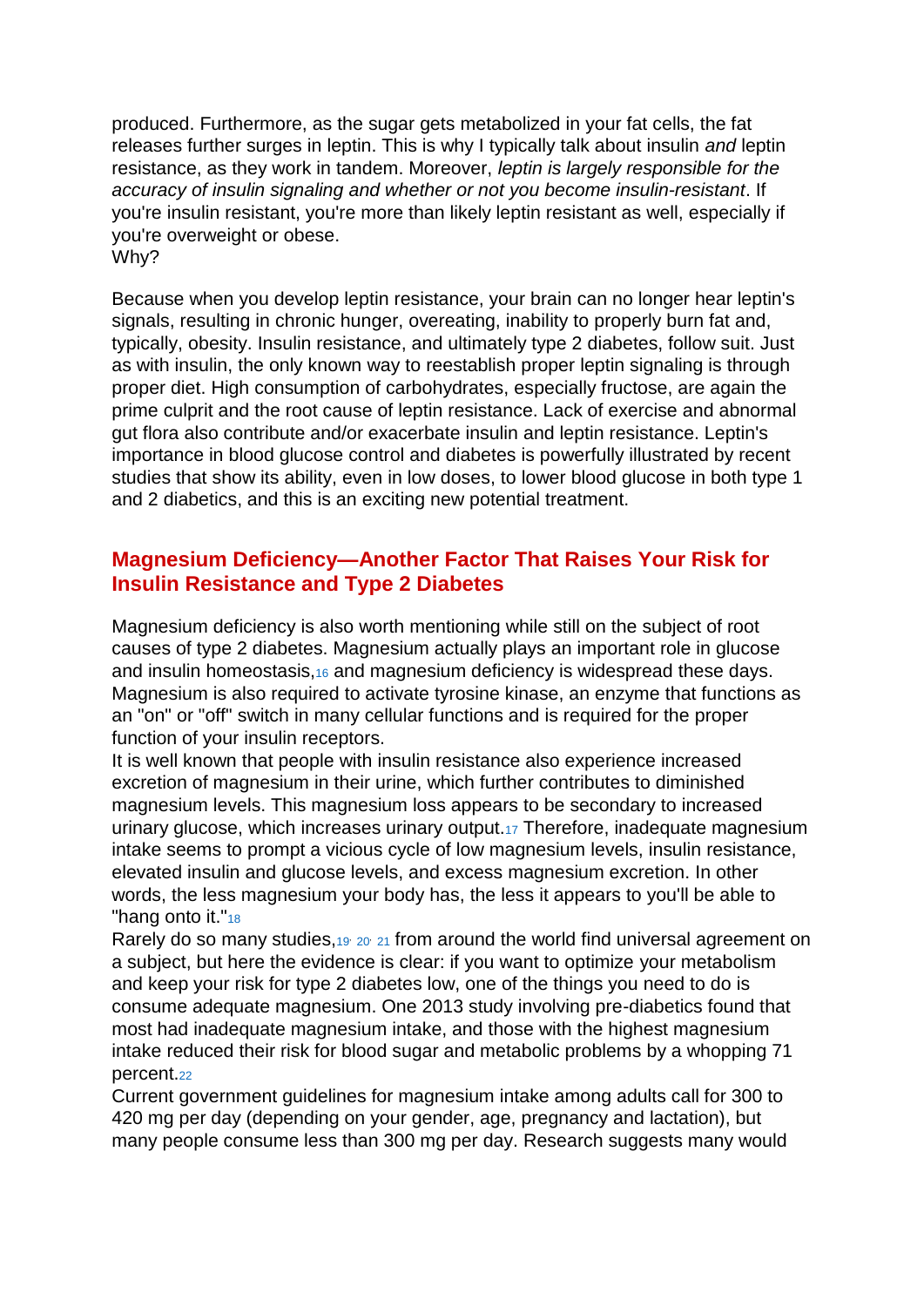benefit from a much higher intake, about 700 mg per day or more. Magnesium is lost in sweat during exercise and used up in higher amounts when you're stressed.

I believe that magnesium threonate is one of the best supplemental sources, as it seems to penetrate cell membranes, including your mitochondria, which results in higher energy levels. Additionally, it also penetrates your blood-brain barrier and seems to do wonders to treat and prevent dementia and improve memory. Whatever supplement you choose, be sure to avoid any containing magnesium stearate, a common but potentially hazardous additive.

# **New Warning: Insulin Can Rapidly Produce Type 1 Diabetes in Type 2 Diabetics**

Please understand that medications and supplements are *not* the answer for type 2 diabetes. Diabetes drugs fail to address the underlying problem, and many, like [Avandia,](http://articles.mercola.com/sites/articles/archive/2010/10/11/fda-curbs-avandia-diabetes-drug-use.aspx) can have dangerous side effects. Avandia is linked to 43 percent increased risk of heart attack and 64 percent higher risk of cardiovascular death, compared with other treatments. Instead, type 2 diabetes is best controlled by *restoring your insulin and leptin sensitivities*. This is done by eliminating grains and sugars—especially fructose—from your diet, getting plenty of healthy fats, exercising, and sleeping well. Further details on this will be provided below, in the treatment section.

As noted earlier, recent research published in the *Journal of Clinical Endocrinology & Metabolism*[23](http://articles.mercola.com/sites/articles/archive/2014/07/14/type-2-diabetes-insulin-leptin.aspx?e_cid=20140714Z1_DNL_art_1&utm_source=dnl&utm_medium=email&utm_content=art1&utm_campaign=20140714Z1&et_cid=DM52761&et_rid=584804489#_edn23) confirms what Dr. Ron Rosedale has stated for the last two decades, which is that insulin treatment can provoke otherwise reversible type 2 diabetes to progress into type 1 insulin deficient and therefore insulin-dependent diabetes. The study found that giving genetically engineered recombinant insulin to type 2 diabetics with certain genetic susceptibility can trigger their bodies to produce antibodies that destroy their insulin producing cells (pancreatic islet cells). You may not realize that all human insulin, the type typically used, is GMO or genetically modified which might be responsible for this autoimmune reaction.

Basically, it triggers an autoimmune disease response, producing a condition in which you have both type 1 and type 2 diabetes simultaneously. The average time of type 1 diabetes onset was 7.7 months. One study participant developed type 1 diabetes in just over one month! According to the authors, **acute deterioration of blood glucose control after administering insulin is a warning sign of this problematic side effect**. According to this study, the genes predisposing you to this autoimmune-type response to insulin are:

- Type 1 diabetes high risk HLA class II (IDDM1), thought to play a role in about half of all type 1 diabetes cases
- VNTR genotype (IDDM2), which is believed to predispose you to type 2 diabetes

This is yet another way conventional diabetic treatment pushes diabetics into premature death... Research<sub>[24](http://articles.mercola.com/sites/articles/archive/2014/07/14/type-2-diabetes-insulin-leptin.aspx?e_cid=20140714Z1_DNL_art_1&utm_source=dnl&utm_medium=email&utm_content=art1&utm_campaign=20140714Z1&et_cid=DM52761&et_rid=584804489#_edn24)</sub> published last year revealed that treating type 2 diabetes with insulin more than *doubled* patients' risk of all-cause mortality. It also leads to: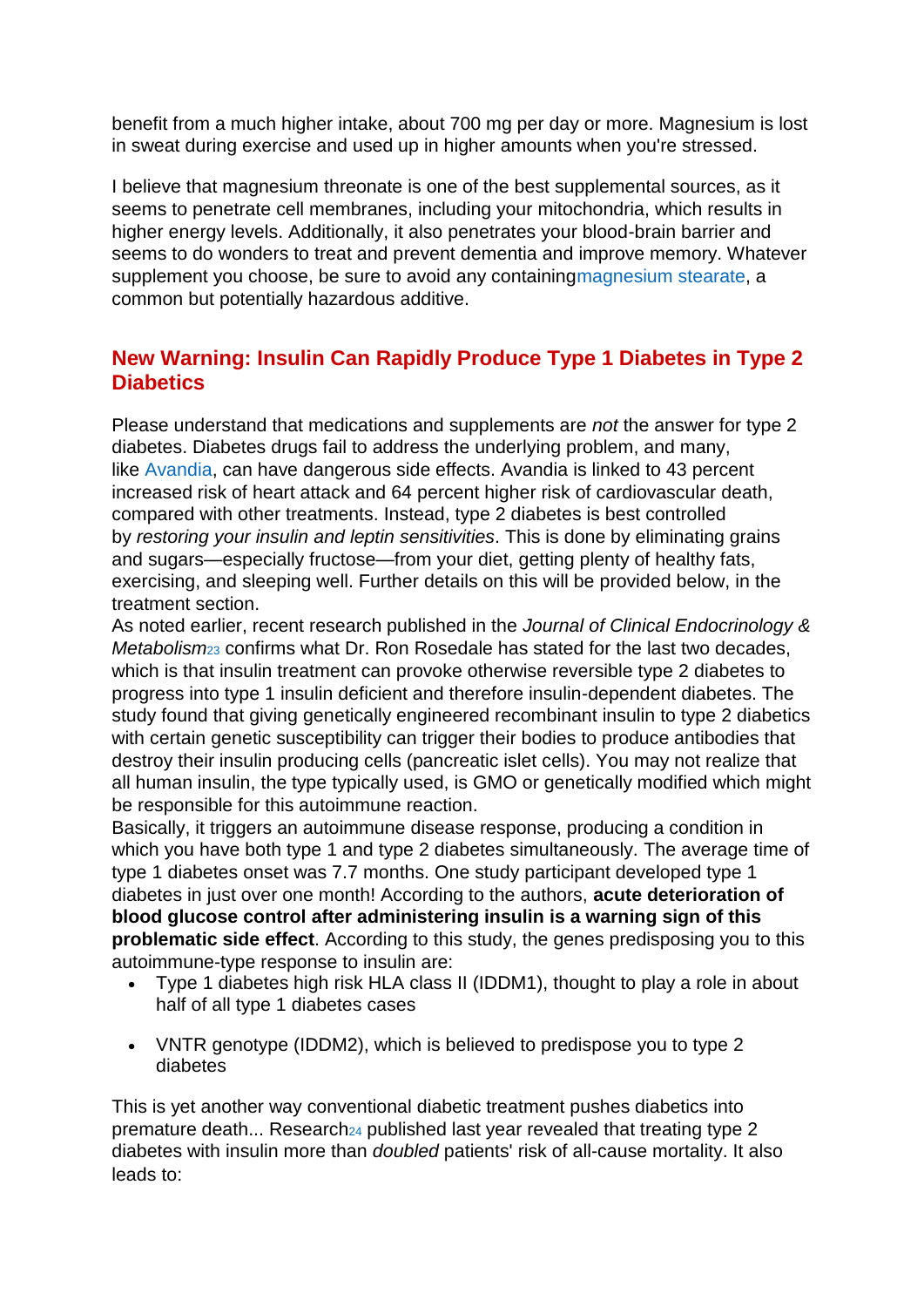| Twice as many<br>myocardial<br>infarctions       | 1.4 time more<br>strokes              | 2.1 time more<br>neuropathy         | 1.4 times more<br>cancer |
|--------------------------------------------------|---------------------------------------|-------------------------------------|--------------------------|
| 1.7 time more<br>major adverse<br>cardiac events | 3.5 times more<br>renal complications | 1.2 times more eye<br>complications | 2.2 times more<br>deaths |

Another study published in *Diabetologia*<sup>[25](http://articles.mercola.com/sites/articles/archive/2014/07/14/type-2-diabetes-insulin-leptin.aspx?e_cid=20140714Z1_DNL_art_1&utm_source=dnl&utm_medium=email&utm_content=art1&utm_campaign=20140714Z1&et_cid=DM52761&et_rid=584804489#_edn25)</sup> [26](http://articles.mercola.com/sites/articles/archive/2014/07/14/type-2-diabetes-insulin-leptin.aspx?e_cid=20140714Z1_DNL_art_1&utm_source=dnl&utm_medium=email&utm_content=art1&utm_campaign=20140714Z1&et_cid=DM52761&et_rid=584804489#_edn26) in May of this year, found that diabetic cancer patients also have a significantly elevated risk of death. Diabetic patients using insulin at the time of their cancer diagnosis had a four times higher mortality rate one year after cancer diagnosis, compared to non-diabetic patients, or those who did not use insulin to control their diabetes. While this was an observational study, which means it cannot establish causality, it is worth noting nonetheless. Dr. Rosedale has also said; *"All of these increased rates of chronic diseases caused by taking insulin may be because it is doing exactly the opposite of what has been shown in many studies to reduce cancer, total mortality, and extend lifespan; reducing insulin. In fact, T2 diabetes is often considered to be a model of accelerated aging because of the high insulin. In other words, treating diabetics by overly raising insulin, either with drugs or insulin itself, is only further accelerating their aging, associated chronic diseases, and death, and should be considered malpractice."*

# **Warning #2: Beware of Future Diabetic Vaccines**

As noted by GreenMedInfo.com, [27](http://articles.mercola.com/sites/articles/archive/2014/07/14/type-2-diabetes-insulin-leptin.aspx?e_cid=20140714Z1_DNL_art_1&utm_source=dnl&utm_medium=email&utm_content=art1&utm_campaign=20140714Z1&et_cid=DM52761&et_rid=584804489#_edn27) these findings also raise serious warnings against diabetic *vaccines*:

*"[T]here are a number of trials underway to produce vaccines containing insulin intended to induce a 'tolerogenic immune response' and therefore ameliorate autoimmune type 1 diabetes. Clearly, however, their findings run contrary to this expectation, revealing that it is possible that introducing exogenous forms of insulin may stimulate the opposite reaction and induced autoimmunity against the hormone, or the cells in the pancreas responsible for producing it."*

It also raises questions about the safety and effectiveness of synthetic insulin. Virtually all of the insulin sold in the US is synthetic, synthesized from recombinant DNA technology, which differs considerably from natural animal-derived insulin. Interestingly, it could be that it's the "inactive" ingredients or additives, such as polysorbate 20, that produce an exaggerated immune response in susceptible individuals—similar to that encountered with vaccines. Sayer Ji also notes that:[28](http://articles.mercola.com/sites/articles/archive/2014/07/14/type-2-diabetes-insulin-leptin.aspx?e_cid=20140714Z1_DNL_art_1&utm_source=dnl&utm_medium=email&utm_content=art1&utm_campaign=20140714Z1&et_cid=DM52761&et_rid=584804489#_edn28) *"Furthermore, synthetic insulin does not have the same conformational state – i.e. it does not assume the same complex folded form – of natural human insulin, or more closely related pig insulin. This presents a 'recognition' problem from the perspective of the immune system which may identify the foreign protein as 'other' generating acute or sustained autoimmune reactions to it as a result...*

*Research[29](http://articles.mercola.com/sites/articles/archive/2014/07/14/type-2-diabetes-insulin-leptin.aspx?e_cid=20140714Z1_DNL_art_1&utm_source=dnl&utm_medium=email&utm_content=art1&utm_campaign=20140714Z1&et_cid=DM52761&et_rid=584804489#_edn29) dating back to the early 1980s compared synthetic E. Coli derived insulin with porcine (pig) derived insulin in diabetic children and found that porcine insulin was more effective at lowering HbA1 values (a marker of damage associated with elevated blood sugar), superior at reducing fasting glucose concentrations, and less*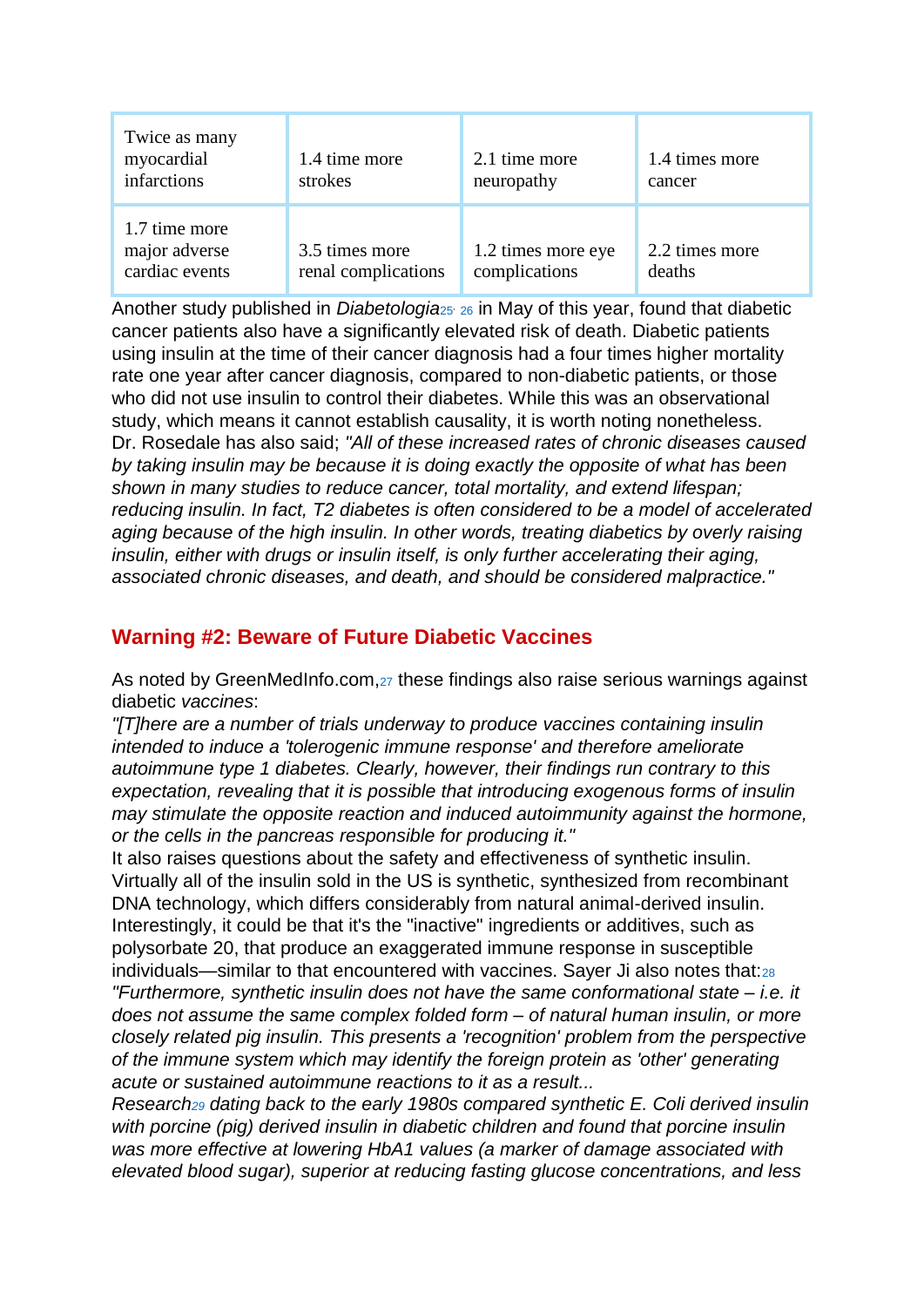*antibody reactive to insulin than synthetic insulin. While pig derived insulin has its limitations, especially considering there are limits to how much can be produced, clearly it is more appropriate than synthetic versions if it is true that the latter is incapable of reproducing the same therapeutic outcome for diabetics."*

#### **How to Prevent and Treat Insulin/Leptin Resistance and Type 2 Diabetes**

Now that you have an understanding of the root causes of insulin resistance and type 2 diabetes, it's time to outline a program to reverse this condition. Remember, type 2 diabetes *is* curable, and in the vast majority of cases does *not* require any form of medication.

The following nutrition and lifestyle modifications should be the foundation of your diabetes prevention and treatment plan. Also, make sure to monitor your FASTING insulin level. This is every bit as important as monitoring your fasting blood sugar. You'll want your fasting insulin level to be between 2 and 4. The higher your level, the greater your insulin resistance and the more aggressive you need to be in your treatment plan, especially when it comes to altering your diet.

 **Swap out processed foods, all forms of sugar—particularly fructose—as well as all grains, for whole, fresh food**. A primary reason for the failure of conventional diabetes treatment over the last 50 years has to do with seriously flawed dietary recommendations. Fructose, grains, and other sugar forming starchy carbohydrates are largely responsible for your body's adverse insulin reactions, and all sugars and grains—even "healthful" grains such as whole, organic ones—need to be drastically reduced.

If you're insulin/leptin resistant, have diabetes, high blood pressure, heart disease, or are overweight, you'd be wise to limit your total fructose intake to 15 grams per day until your insulin/leptin resistance has resolved. This includes about 80 percent of Americans. For all others, I recommend limiting your daily fructose consumption to 25 grams or less, to maintain optimal health.

The easiest way to accomplish this is by swapping processed foods for whole, ideally organic foods. This means cooking from scratch with fresh ingredients. Processed foods are the main source of *all* the primary culprits, including high fructose corn syrup and other sugars, processed grains, [trans fats,](http://articles.mercola.com/sites/articles/archive/2013/11/20/trans-fats-hydrogenated-oil.aspx) artificial sweeteners, and other synthetic additives that may aggravate metabolic dysfunction.

Besides fructose, trans fat (NOT saturated fat) increases your risk for diabetes[30](http://articles.mercola.com/sites/articles/archive/2014/07/14/type-2-diabetes-insulin-leptin.aspx?e_cid=20140714Z1_DNL_art_1&utm_source=dnl&utm_medium=email&utm_content=art1&utm_campaign=20140714Z1&et_cid=DM52761&et_rid=584804489#_edn30) by interfering with your insulin receptors. Healthy saturated fats do not do this. Since you're cutting out a lot of energy (carbs) from your diet when you reduce sugars and grains, you need to replace them with something. The ideal replacement is a combination of:

o **Low-to-moderate amount of high-quality protein**. Substantial amounts of protein can be found in meat, fish, eggs, dairy products, legumes, and nuts. When selecting animal-based protein, be sure to opt for organically raised, grass-fed or pastured meats, eggs, and dairy, to avoid potential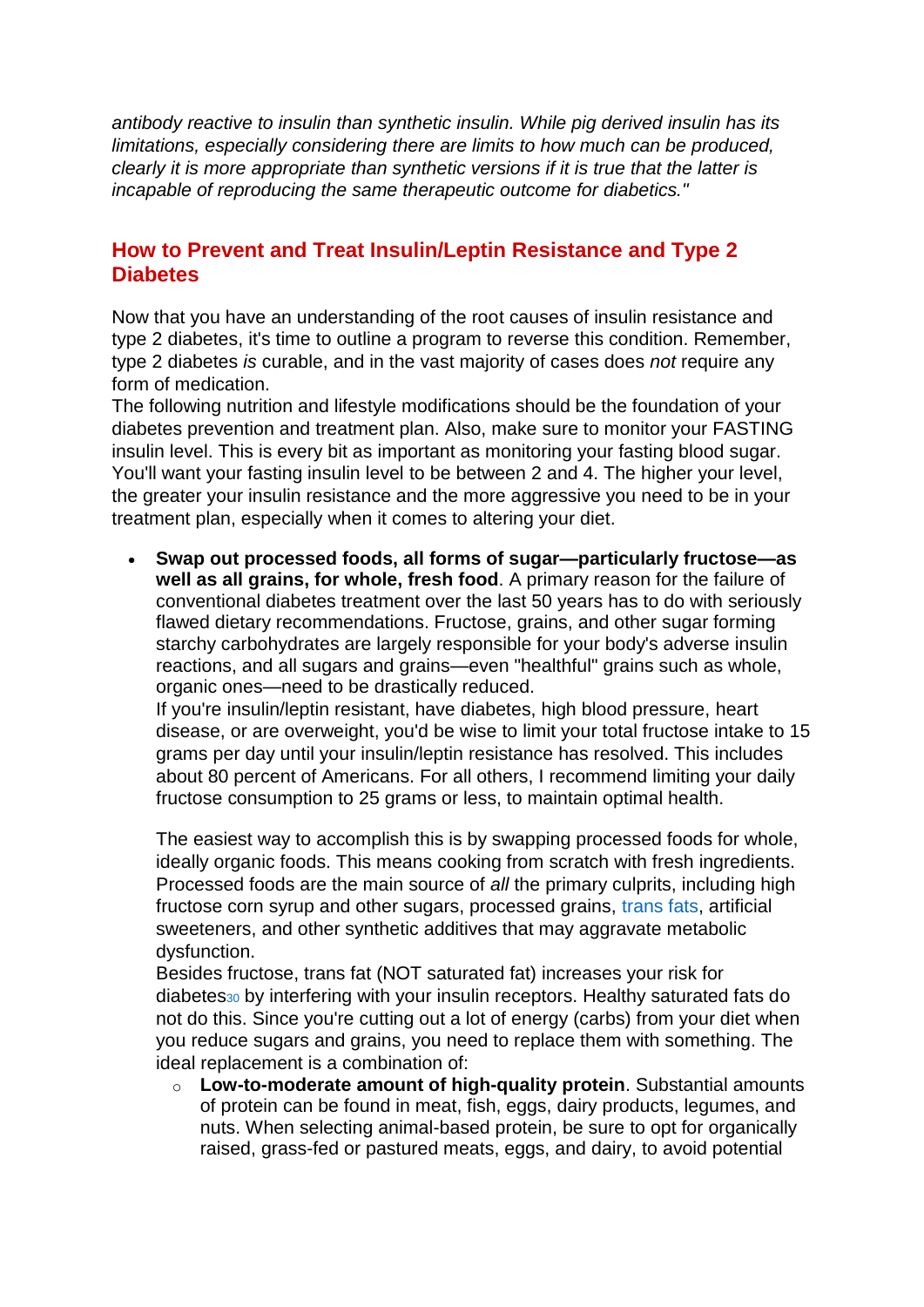health complications caused by genetically engineered animal feed and pesticides.

Most Americans eat far too much protein, so be mindful of the amount! I believe it is the rare person who really needs more than one-half gram of protein per pound of lean body mass. Those that are aggressively exercising or competing and pregnant women should have about 25 percent more, but most people rarely need more than 40-70 grams of protein a day.

To determine your lean body mass, find out your percent body fat and subtract from 100. This means that if you have 20 percent body fat, you have 80 percent lean body mass. Just multiply that by your current weight to get your lean body mass in pounds or kilos. To determine whether you're getting too much protein, simply calculate your lean body mass as described above, then write down everything you're eating for a few days, and calculate the amount of daily protein from all sources.

Again, you're aiming for one-half gram of protein per pound of lean body mass, which would place most people in the range of 40 to 70 grams of protein per day. If you're currently averaging a lot more than that, adjust downward accordingly. You could use the chart below or simply Google the food you want to know and you will quickly find the grams of protein in the food.

| Red meat, pork, poultry and seafood<br>average 6-9 grams of protein per<br>ounce.<br>An ideal amount for most people<br>would be a 3 ounce serving of meat or<br>seafood (not 9 or 12 ounce steaks!),<br>which will provide about 18-27 grams<br>of protein | Eggs contain about 6-8 grams of<br>protein per egg. So an omelet made<br>from two eggs would give you about<br>12-16 grams of protein.<br>If you add cheese, you need to<br>calculate that protein in as well (check)<br>the label of your cheese) |
|-------------------------------------------------------------------------------------------------------------------------------------------------------------------------------------------------------------------------------------------------------------|----------------------------------------------------------------------------------------------------------------------------------------------------------------------------------------------------------------------------------------------------|
| Seeds and nuts contain on average 4-8                                                                                                                                                                                                                       | Cooked beans average about 7-8 grams                                                                                                                                                                                                               |
| grams of protein per quarter cup                                                                                                                                                                                                                            | per half cup                                                                                                                                                                                                                                       |
| Cooked grains average 5-7 grams per                                                                                                                                                                                                                         | Most vegetables contain about 1-2                                                                                                                                                                                                                  |
| cup                                                                                                                                                                                                                                                         | grams of protein per ounce                                                                                                                                                                                                                         |

- o **As much high-quality healthy fat as you want** (saturated[31](http://articles.mercola.com/sites/articles/archive/2014/07/14/type-2-diabetes-insulin-leptin.aspx?e_cid=20140714Z1_DNL_art_1&utm_source=dnl&utm_medium=email&utm_content=art1&utm_campaign=20140714Z1&et_cid=DM52761&et_rid=584804489#_edn31) and monounsaturated). For optimal health, most people need upwards of *50- 85 percent* of their daily calories in the form of healthy fats. Good sources include coconut and coconut oil, avocados, butter, nuts, and animal fats. (Remember, fat is high in calories while being small in terms of volume. So when you look at your plate, the largest portion would be vegetables.)
- o **As many non-starchy vegetables as you want**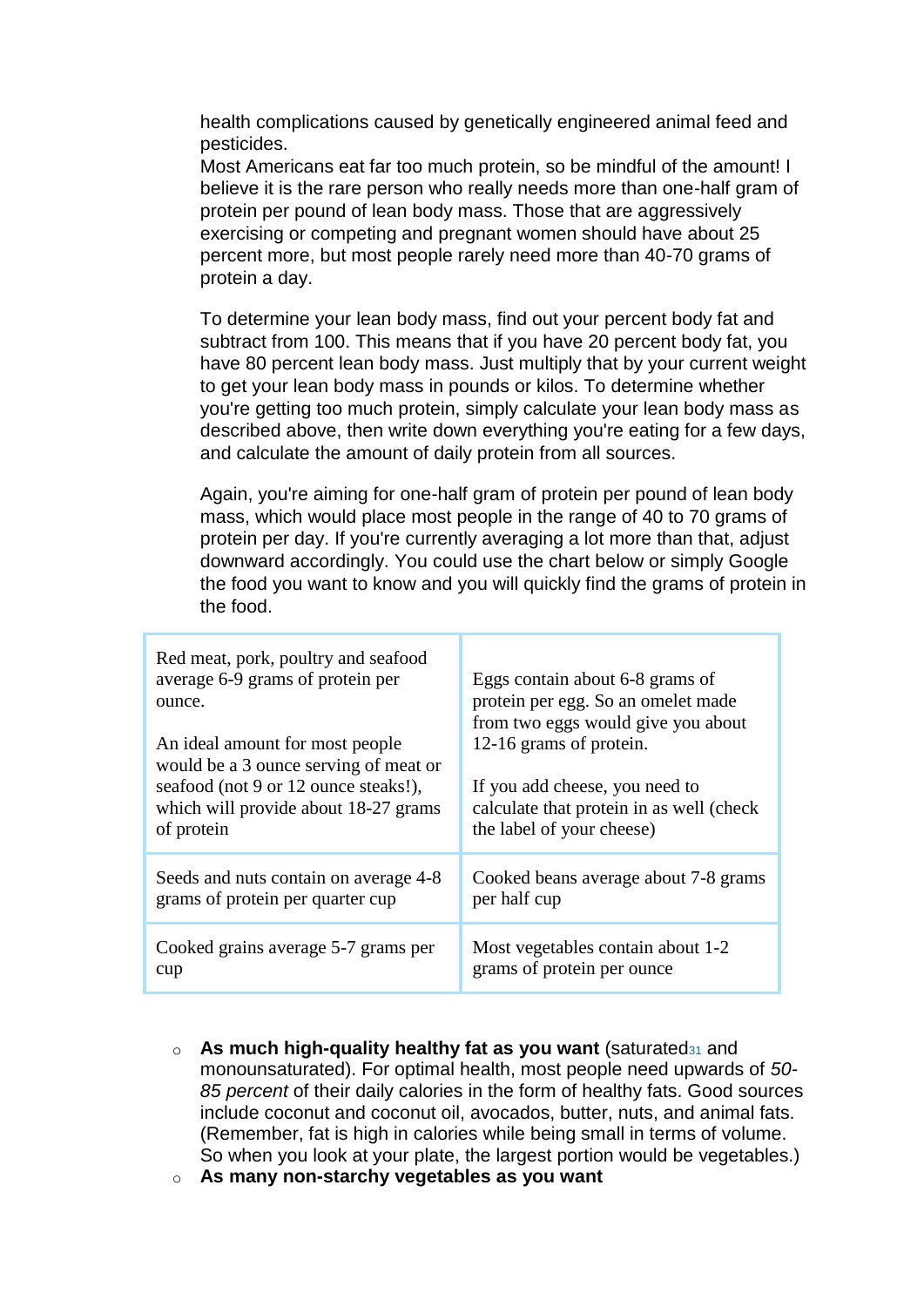- **Exercise regularly and intensely.** Studies have shown that exercise, even without weight loss, increases insulin sensitivity.<sup>[32](http://articles.mercola.com/sites/articles/archive/2014/07/14/type-2-diabetes-insulin-leptin.aspx?e_cid=20140714Z1_DNL_art_1&utm_source=dnl&utm_medium=email&utm_content=art1&utm_campaign=20140714Z1&et_cid=DM52761&et_rid=584804489#_edn32)</sup> High intensity interval [training](http://fitness.mercola.com/sites/fitness/archive/2014/07/12/high-intensity-workouts.aspx) (HIIT), which is a central component of my [Peak Fitness program,](http://fitness.mercola.com/sites/fitness/archive/2010/06/26/10-minutes-of-exercise-yields-hourlong-effects.aspx) has been shown to improve insulin sensitivity by as much as 24 percent in just four weeks.
- **Improve your omega-3 to omega-6 ratio.** Today's Western diet has far too many processed and damaged omega-6 fats, and is far too little omega-3 fats.[33](http://articles.mercola.com/sites/articles/archive/2014/07/14/type-2-diabetes-insulin-leptin.aspx?e_cid=20140714Z1_DNL_art_1&utm_source=dnl&utm_medium=email&utm_content=art1&utm_campaign=20140714Z1&et_cid=DM52761&et_rid=584804489#_edn33) The main sources of omega-6 fats are corn, soy, canola, safflower, peanut, and sunflower oil (the first two of which are typically genetically engineered as well, which further complicates matters). Our bodies evolved for an optimal 1:1 ratio of omega-6 to omega-3. However, our ratio has deteriorated to between 20:1 and 50:1 in favor of omega-6. This lopsided ratio has seriously adverse health consequences.

To remedy this, reduce your consumption of vegetable oils (this means not cooking with them, and avoiding processed foods), and increase your intake of animal-based omega-3, such as krill oil. Vegetable-based omega-3 is also found in flaxseed oil and walnut oil, and it's good to include these in your diet as well. Just know they cannot take the place of *animal-based* omega-3s.

- **Maintain optimal vitamin D levels year-round.** New evidence strongly supports the notion that vitamin D is highly beneficial not only for type 1 diabetes as mentioned before, but also in type 2 diabetes. The ideal way to optimize your vitamin D level is by getting regular sun exposure, or by using a safe tanning bed. As a last resort, consider oral supplementation with [regular](http://articles.mercola.com/sites/articles/archive/2013/02/07/vitamin-d-testing.aspx)  [vitamin D monitoring,](http://articles.mercola.com/sites/articles/archive/2013/02/07/vitamin-d-testing.aspx) to confirm that you are taking enough vitamin D to get your blood levels into the therapeutic range of 50-70 ng/ml. Also please note that if you take supplemental vitamin D, you create an increased demand for [vitamin K2.](http://articles.mercola.com/sites/articles/archive/2012/12/16/vitamin-k2.aspx)
- **Get adequate high-quality sleep every night.** Insufficient sleep appears to raise stress and blood sugar, encouraging insulin and leptin resistance and weight gain. In one 10-year long study<sub>[34](http://articles.mercola.com/sites/articles/archive/2014/07/14/type-2-diabetes-insulin-leptin.aspx?e_cid=20140714Z1_DNL_art_1&utm_source=dnl&utm_medium=email&utm_content=art1&utm_campaign=20140714Z1&et_cid=DM52761&et_rid=584804489#_edn34)</sub> of 70,000 diabetes-free women, researchers found that women who slept less than five hours or more than nine hours each night were 34 percent more likely to develop diabetes symptoms than women who slept seven to eight hours each night. If you are having problems with your sleep, try the suggestions in my article ["33 Secrets to a](http://articles.mercola.com/sites/articles/archive/2010/10/02/secrets-to-a-good-night-sleep.aspx)  [Good Night's Sleep.](http://articles.mercola.com/sites/articles/archive/2010/10/02/secrets-to-a-good-night-sleep.aspx)"
- **Maintain a healthy body weight.** If you incorporate the diet and lifestyle changes suggested above you will greatly improve your insulin and leptin sensitivity, and a healthy body weight will follow in time. Determining your ideal body weight depends on a variety of factors, including frame size, age, general activity level, and genetics. As a general guideline, you might find a [hip-to-waist](http://articles.mercola.com/sites/articles/archive/2012/11/14/waist-size-matters.aspx)  [size index chart](http://articles.mercola.com/sites/articles/archive/2012/11/14/waist-size-matters.aspx) helpful. This is far better than BMI for evaluating whether or not you may have a weight problem, as BMI fails to factor in both how muscular you are, and your intra-abdominal fat mass (the dangerous visceral fat that accumulates around your inner organs), which is a potent indicator of leptin sensitivity and associated health problems.
- **Incorporate intermittent fasting**. If you have carefully followed the diet and exercise guidelines and still aren't making sufficient progress with your weight or overall health, I strongly recommend incorporating [intermittent fasting.](http://articles.mercola.com/sites/articles/archive/2014/06/14/intermittent-fasting-longevity.aspx) This effectively mimics the eating habits of our ancestors, who did not have access to grocery stores or food around the clock. They would cycle through periods of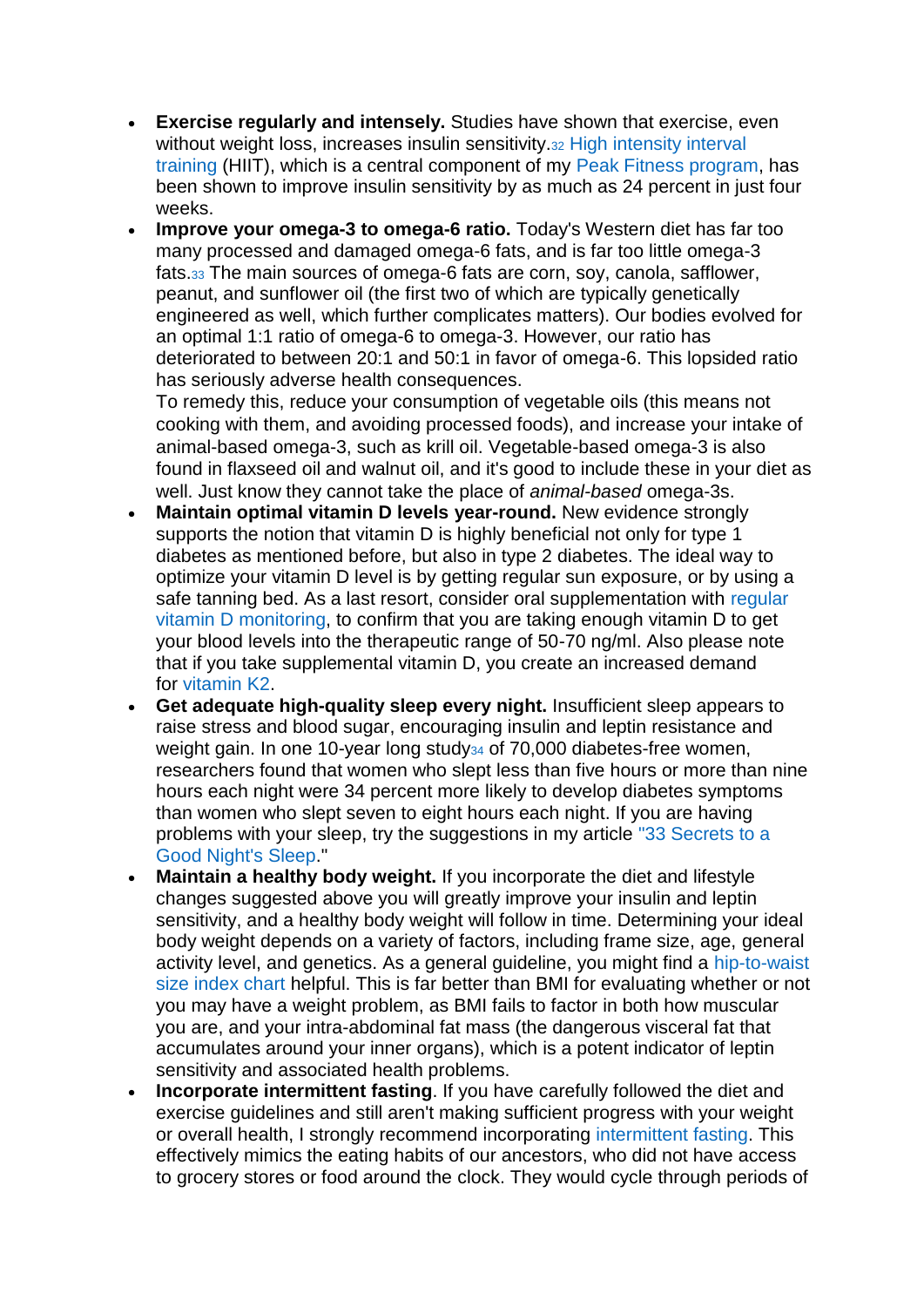feast and famine, and modern research shows this cycling produces a number of biochemical benefits, including improved insulin/leptin sensitivity, lowered triglycerides and other biomarkers for health, and weight loss. Intermittent fasting is by far the most effective way I know of to shed unwanted fat and eliminate your sugar cravings. Intermittent fasting has also been identified as a potent ally for the prevention and perhaps even treatment of dementia. Ketones are released as a byproduct of burning fat, and ketones (not glucose) are actually the preferred fuel for your brain. Keep up your intermittent fasting schedule until your insulin/leptin resistance improves (or your weight, blood pressure, cholesterol ratios, or diabetes normalizes). After that, you only need to do it "as needed" to maintain your healthy state.

 **Optimize your gut health**. Your gut is a living ecosystem, full of both good bacteria and bad. Multiple studies have shown that obese people have different intestinal bacteria than lean people. The more good bacteria you have, the stronger your immune system will be and the better your body will function overall. Fortunately, optimizing your gut flora is relatively easy. You can reseed your body with good bacteria by regularly eating fermented foods (like natto, raw organic cheese, miso, and cultured vegetables).

# **You CAN Prevent and Treat Diabetes**

You don't have to be a part of the diabetes epidemic that is taking place before your eyes; you merely need to make some lifestyle changes and be mindful about your habits. The changes, detailed above, will prevent you from heading down the diabetes path, and can be the U-turn you've been looking for if you're already insulin resistant or diabetic. None of these strategies are expensive or overly timeconsuming. However, they do require a measure of honest reflection and discipline.

Now that you have an understanding of what diabetes really is and how it develops, you can steer clear of behavior patterns that harm your health, and incorporate those that will enhance your quality of life. Again, type 2 diabetes involves loss of insulin and leptin sensitivity, which is easily preventable, and nearly 100 percent reversible without drugs, by addressing your diet and other lifestyle habits, such as exercise, sleep, and intermittent fasting. I suggest taking a lifestyle inventory to see where you might have room for improvement. For example:

- **Review your eating patterns**. How much sugar and sugar-forming carbohydrates are you eating daily? Is corn syrup a primary staple of your diet, hidden in the processed foods you buy on a regular basis? Are you spending your time in the middle of the grocery store, or around the periphery? (Most processed foods come from the middle aisles.)
- **Are you an "emotional eater"**? Do you tend to overindulge in comfort foods when you are feeling sad or angry? If so, review the information on my website about [EFT,](http://articles.mercola.com/sites/articles/archive/2014/05/26/eliminate-junk-food-cravings.aspx) which you might find very helpful.
- **Evaluate your activity level**. Are you getting enough exercise each week?
- **Are you getting enough sunlight**? Have you measured your vitamin D levels lately? Unless you are deeply tanned, that is the only way to know your level. Do you need to consider a vitamin D supplement?